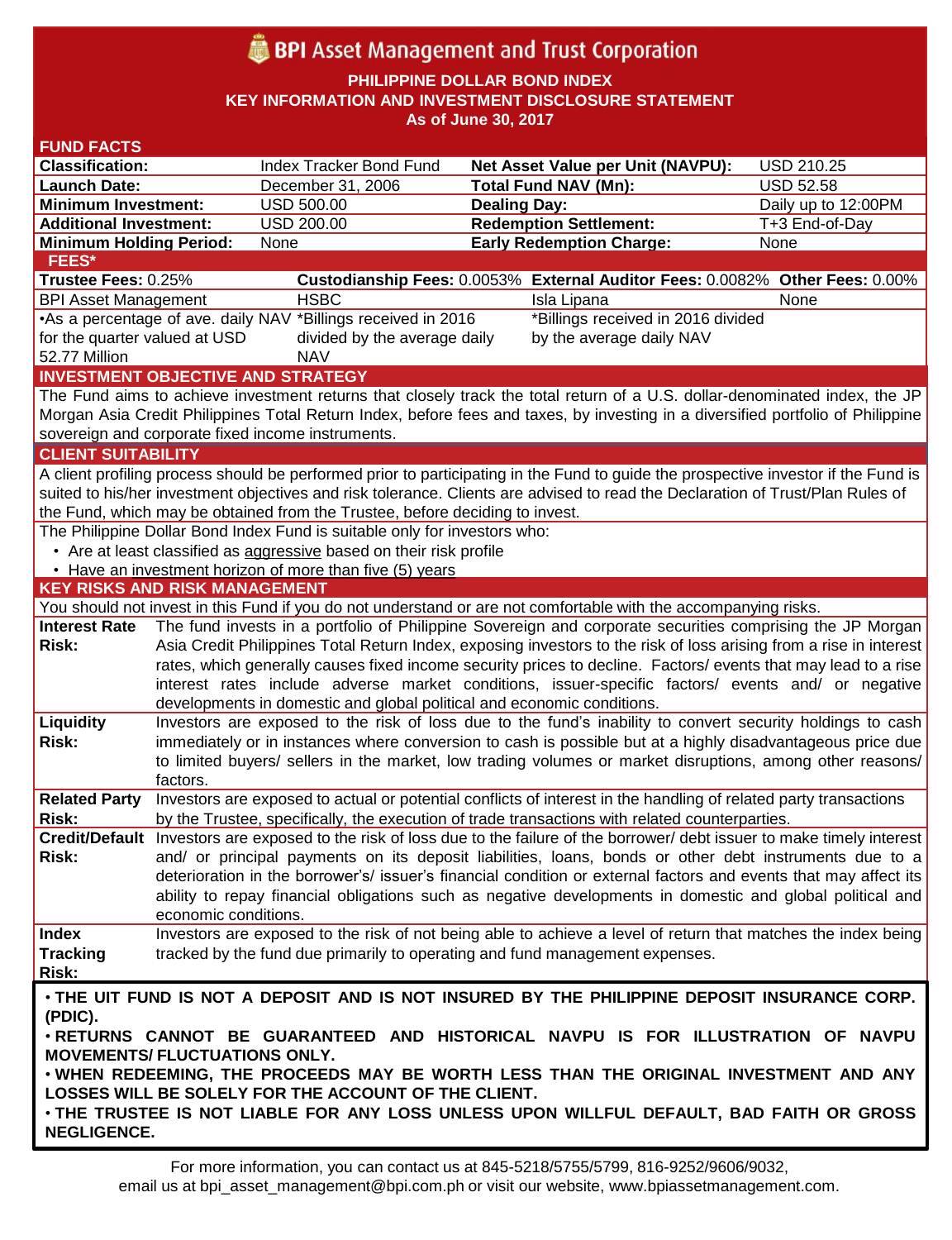### **FUND PERFORMANCE AND STATISTICS AS OF JUNE 30, 2017**

(Purely for reference purposes and is not a guarantee of future results)

**NAVPU GRAPH**

Index



**Fund 0.77 1.93 4.47 -0.29 16.03 110.25 Benchmark** 0.86 2.07 4.83 0.16 18.11 119.75

\*Benchmark is the JP Morgan Asia Credit Philippines Total Return

**Fund -0.29 4.39 5.08 5.93 4.76 7.33 Benchmark** 0.16 5.02 5.71 6.34 5.29 7.78

**Fund 4.47 2.96 3.41 10.75 -5.23 15.09 Benchmark** 4.83 3.53 3.97 11.47 -5.10 15.79

**1 mo 3 mo 6 mo 1YR 3YRS S.I.<sup>2</sup>**

**1YR 2YRS 3YRS 4YRS 5YRS S.I.**

**YTD 2016 2015 2014 2013 2012**

| <b>NAVPU over the past 12 months</b>   |        |  |  |  |  |
|----------------------------------------|--------|--|--|--|--|
| Highest                                | 214.78 |  |  |  |  |
| Lowest                                 | 200.59 |  |  |  |  |
| <b>STATISTICS</b>                      |        |  |  |  |  |
| <b>Weighted Ave Duration (Yrs)</b>     | 7.34   |  |  |  |  |
| Volatility, Past 1 Year (%) 3          | 4.44   |  |  |  |  |
| Port. Weighted Yield to Maturity (%)   | 3.23   |  |  |  |  |
| <b>Current Number of Holdings</b>      | 46     |  |  |  |  |
| Tracking Error (3-Yr) <sup>4</sup> (%) | 0.49   |  |  |  |  |

<sup>1</sup>Returns are net of fees.

<sup>2</sup>Since Inception

<sup>3</sup>Measures the degree to which the Fund fluctuates vis-à-vis its average return over a period of time.

<sup>4</sup>Measure of deviation between the Fund's return and benchmark returns. A lower number means the Fund's return is closely aligned with the benchmark. 5 Includes accrued income, investment securities purchased, accrued expenses, etc.

\*Declaration of Trust is available upon request through branch of account.

**TOP TEN HOLDINGS Name Maturity % of Fund** RoP Bonds 2/2/2030 8.28 RoP Bonds 3/16/2025 7.12 RoP Bonds 10/23/2034 6.29 RoP Bonds 1/14/2031 6.28 RoP Bonds 2/2/2042 4.98 RoP Bonds 1/20/2040 4.86 RoP Bonds 1/15/2021 4.61 RoP Bonds 3/1/2041 4.61 RoP Bonds 3/30/2026 3.88 RoP Bonds 1/21/2024 3.64 **PORTFOLIO COMPOSITION Allocation % of Fund** Government 67.51 Corporates 29.35 Cash 0.37 Time deposits and money market 1.24 Other receivables – net of liabilities<sup>5</sup>  $1.53$ **Maturity Profile** Cash and Less than 1 Year 3.14 Between 1 and 3 Years 16.73 Between 3 and 5 Years 6 and 1 and 1 and 1 and 1 and 1 and 1 and 1 and 1 and 1 and 1 and 1 and 1 and 1 and 1 and 1 and 1 and 1 and 1 and 1 and 1 and 1 and 1 and 1 and 1 and 1 and 1 and 1 and 1 and 1 and 1 and 1 and 1 and 1 Between 5 and 7 Years 12.33 Between 7 and 10 Years 16.59 More than 10 Years 41.59

### **RELATED PARTY TRANSACTIONS\***

**CUMULATIVE PERFORMANCE (%) <sup>1</sup>**

**ANNUALIZED PERFORMANCE (%) <sup>1</sup>**

**CALENDAR YEAR PERFORMANCE (%) <sup>1</sup>**

The Fund has investments and trade transactions with BPI Asset Management and Trust Corporation (BPI AMTC):

Bank of the Philippine Islands - USD 650,000

Investments in the said outlets were approved by the BPI AMTC's Board of Directors. Likewise, all related party transactions are conducted on an arm's length and best execution basis and within established limits.

\* Related party in accordance with BPI AMTC's internal policy.